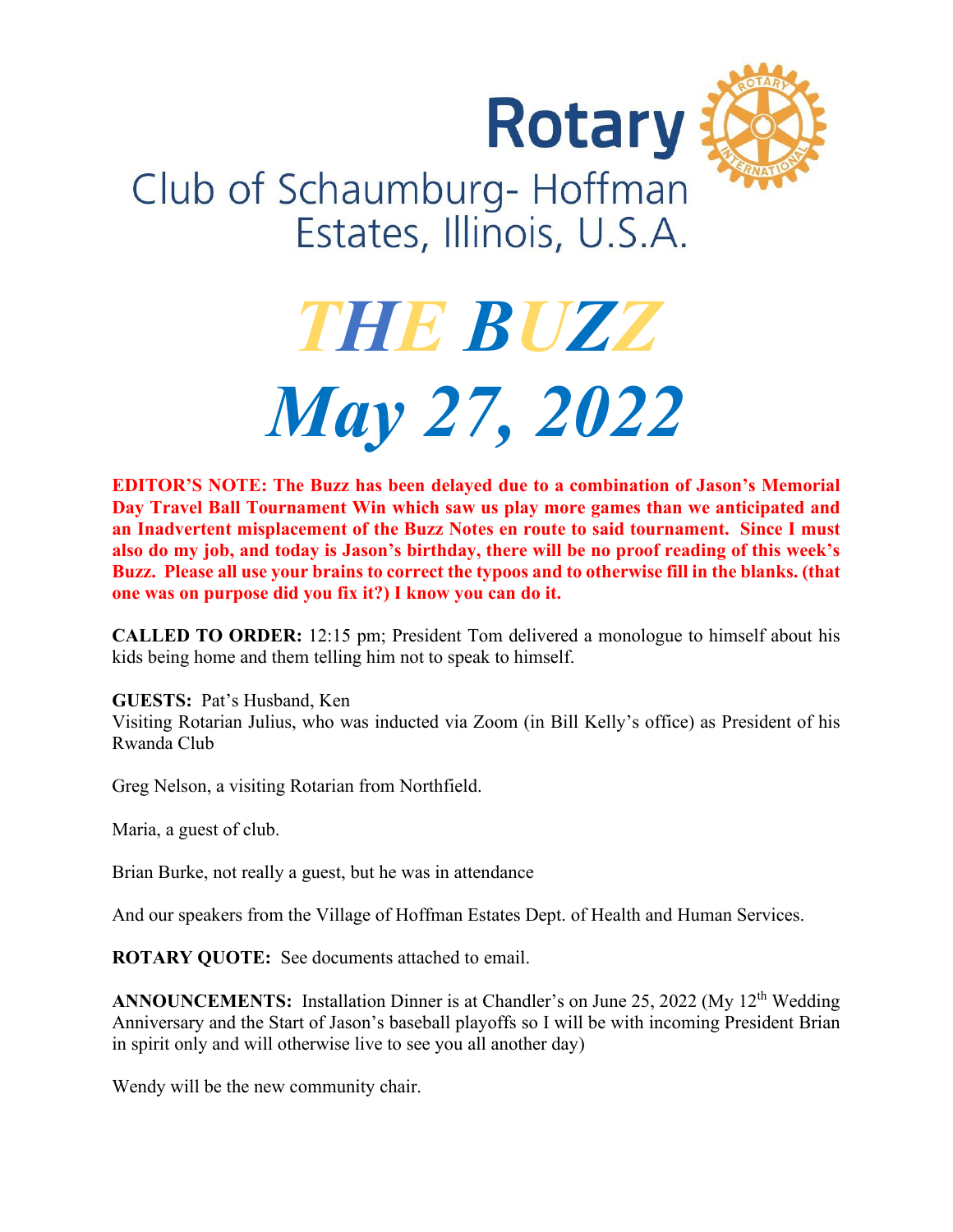

We need a liaison to Gigi's and Child's Voice, please let the Board know if you are interested.

Eileen reminded us of the need for volunteers to assist with the Butterfly Garden. Also reminded everyone that bricks can still be purchased which help fund the CAC. Volunteers are need for 6/4, 7/9 and 7/13

#### **Rotary Anniversaries:**

April: Bob Keller, Bob Fleischer, Wes Crockett May: J. Ahlgrim; Mike E, Jim F.; Allen G; Ernie T. Gayle V.; and Glenn Garlick June: Dom Re, Nancy R., Lauren and Heather; Bonnie, Gary A, and Julie C.

#### **Birthdays:**

April: Brian Burke; Don Minor, Dennis O'Connell, Sosi, Eileen, Anastasia June: Ed Haag, Glenn S.

**HAPPY DOLLARS:** Allen Happy and Sad for the service and loss celebrated on Memorial Day Weekend and the Texas school Shooting

Gary Anderson, his youngest graduated from Eisenhower and was American Legion Winner Runner-up, Congratulations to Gary and his daughter.

President-Elect Brian, attended a surprisingly short licensing meeting and turned it into a day of golfing. One surmises that the Mrs. President Elect was told that the licensing meeting went on and on and on.

Holly, while on a bike ride, ran into a woman obviously in need of directions. She could not speak the language. Holly drew he map but could not get the woman out of her mind. Holly rode fast home, go her car, and picked the woman up to make sure she got where she needed to be safely. The woman didn't speak English and was form Ukraine. Holly was glad to have passed by when she did.

Tom said thank goodness for Super Holly

Nancy was happy for the most recent fellowship event.

Bill K, for the then upcoming induction of Julies at his office. Bill was also happy for getting to the District Conference, late, but in enough time to see some good plenary sessions.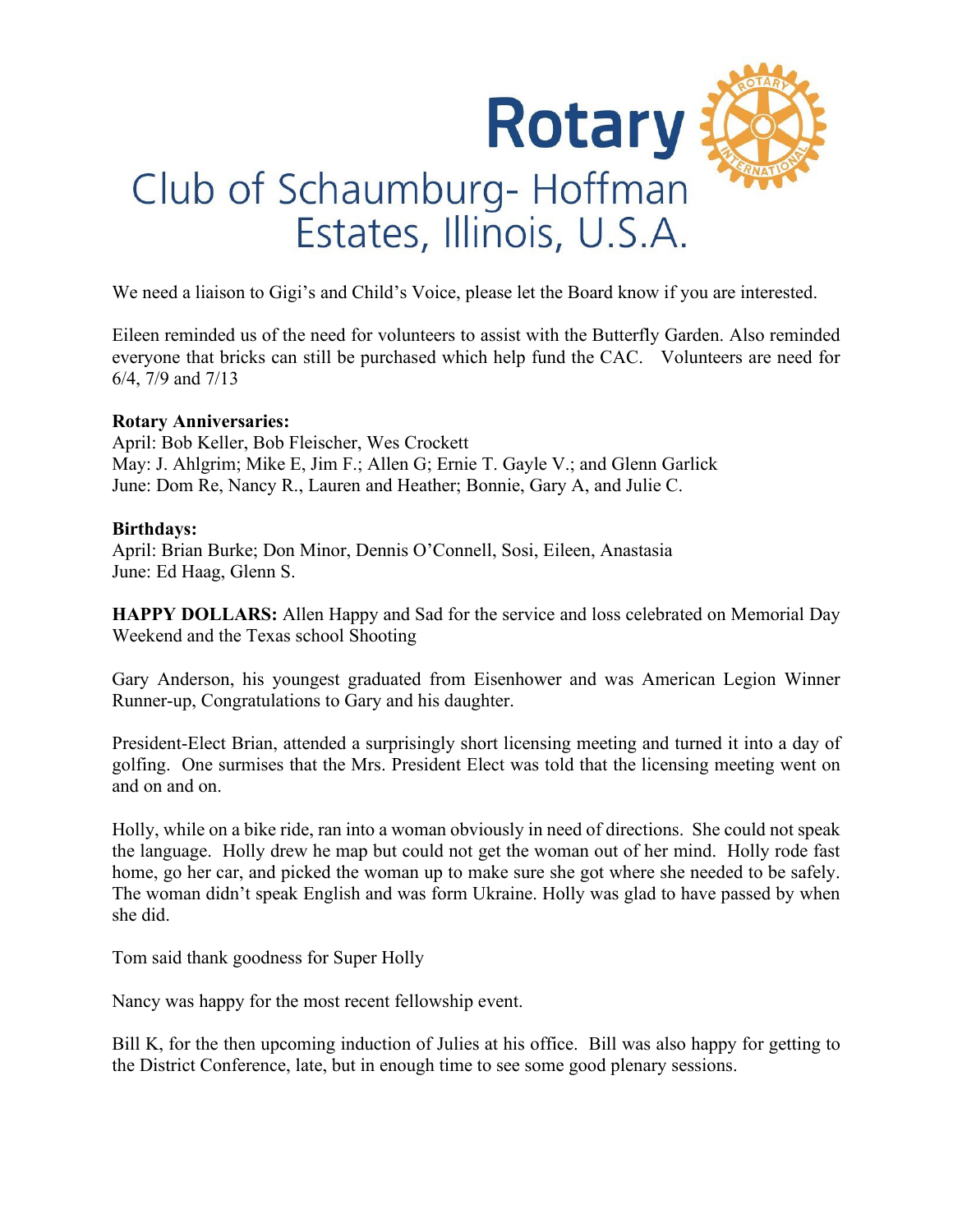

Roger golfed at the District Conference and won the longest putt (leaving out the part where he intentionally left the approach shot long so he would have a chance to win the longest putt)

Gene Walters's daughter won her softball game, Thankful that he is paranoid about always having to wear his pin thanks to Allen Gabe, something else related to Allen Gabe, but quite frankly I couldn't follow what he said. So just insert a Gene/Allen Joke here that makes you smile

Julius was happy about the fact that he was about to be inducted.

Eileen was happy that Chris helped her with his car

Brian Burke, who is a member and was not visiting, was happy to be here.

Wendy was happy to have our guests from the Village of Hoffman Estates present

**QUEEN OF HEARTS:** In a shocking development, Nancy was the winner, somewhat shockingly, she didn't guess correctly, and the pot rolled over

#### **WE ATE LUNCH**

**FUN AND FROLIC:** Allen, performed fine mastering duties after Tom had foolishly commented on how much money Happy Dollars was raised basically saying Fun and Frolic was rendered unnecessary. There was some sarcastic clapping from Allen's own table as he was introduced. I'm not saying who exactly, but I think, George and Gary may have had a good view of the sarcastic clappers since they were looking at each other.

Allen reminds you that these fines apply to you even if you don't attend the meeting in person. That will show Tom that Fun and Frolic is not necessary.

Fines were levied if you did not attend at least one of the following: District Conference, Fellowship, Dennis O'Connell's memorial

Speaking of the Memorial, Darrel and Jim were fined as they drove together and somehow they got lost, there was dispute about who caused the direction mishap, but we are all pretty much sure it wasn't Bonnie.

Typical fines for being late, no badge or pin.

Fined if you don't help at the Butterfly Garden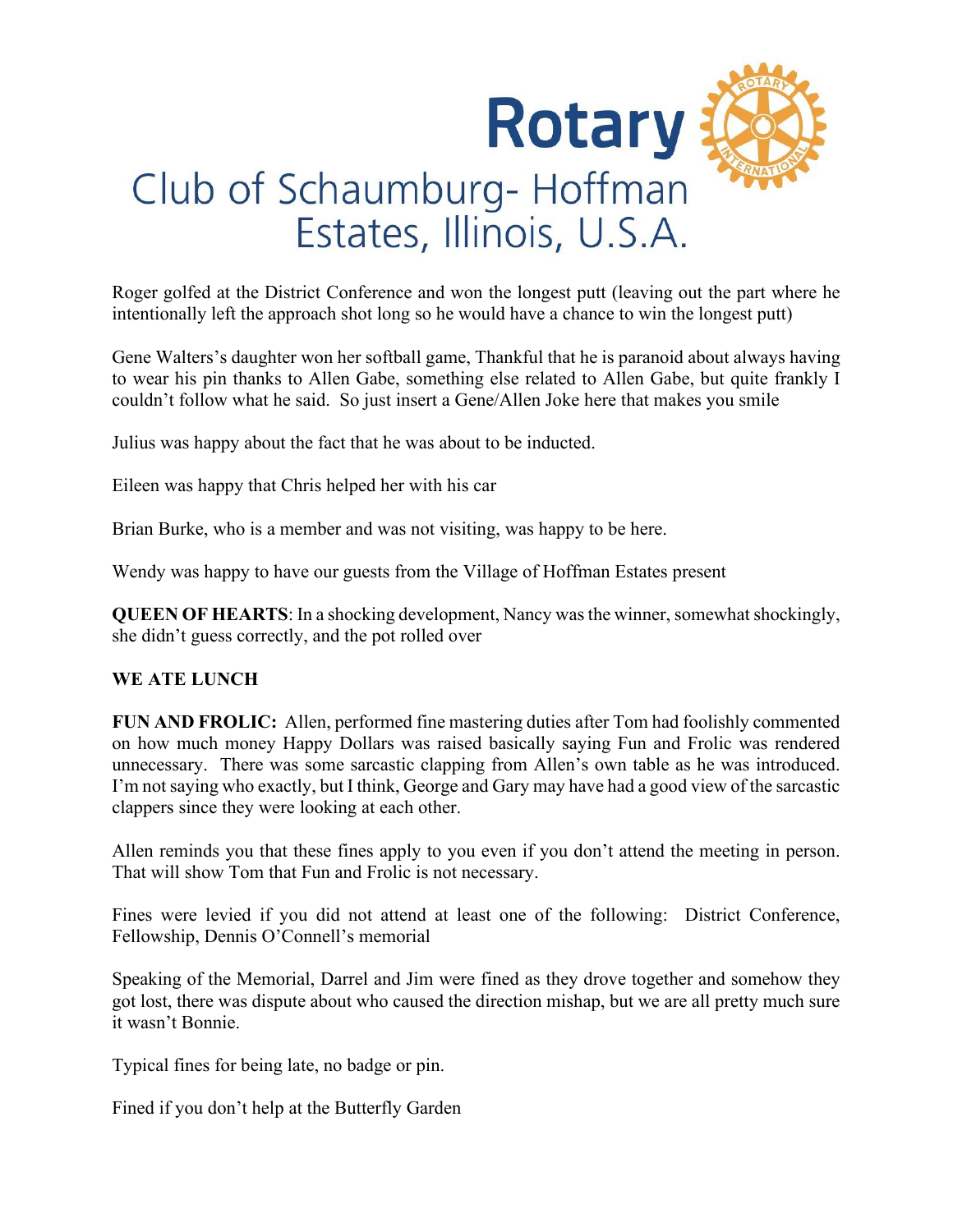

Fined if not going to the Memorial Day (and at this point, if you didn't go) Service

Wes was going to be fined but wasn't because he had secretly disappeared. I imagined Allen wanting to quote the Warden from Shawshank Redemption upon trying to figure out how Andy escaped, but no such luck. But just so we all knew why, Wes walked up to a group of Rotarians in shorts and then apparently said Look at this Motley Crew…or was it Motley Crue

Allen didn't fine Anastasia, but she complimented him saying they had the same hoodie. He said she probably looked better in it, she feigned modesty and said he looked better. No fine was imposed

No guests at your table,

Wearing a hat at your table, appeared to only apply to Loren

Then a Quiz.

What was Memorial Day originally called…Decoration Day

What city was recognized as the birthplace of Memorial Day…Waterloo, NY

What day was chosen as  $1<sup>st</sup>$  Day of Decoration...May 30

What year did the holiday officially become Memorial Day….1967

What State recognized Memorial Day first as a holiday, should have been easy if you had been paying attention, but surprisingly some people got it wrong. It was the aforementioned, New York

Final Fine...Brian Burke…not a visitor, so no fine, but was asked for a donation for depriving us of his presence for so long. Brian indicated that he was already into Fun and Frolic for something like  $20(k)$ …so he decided to add another \$20. Allen accepted.

**Speakers:** Tom Forgot the Speaker's names (Audra and Natalie) and called on Wendy to introduce them and began talking to himself again….reminding me of another President I know.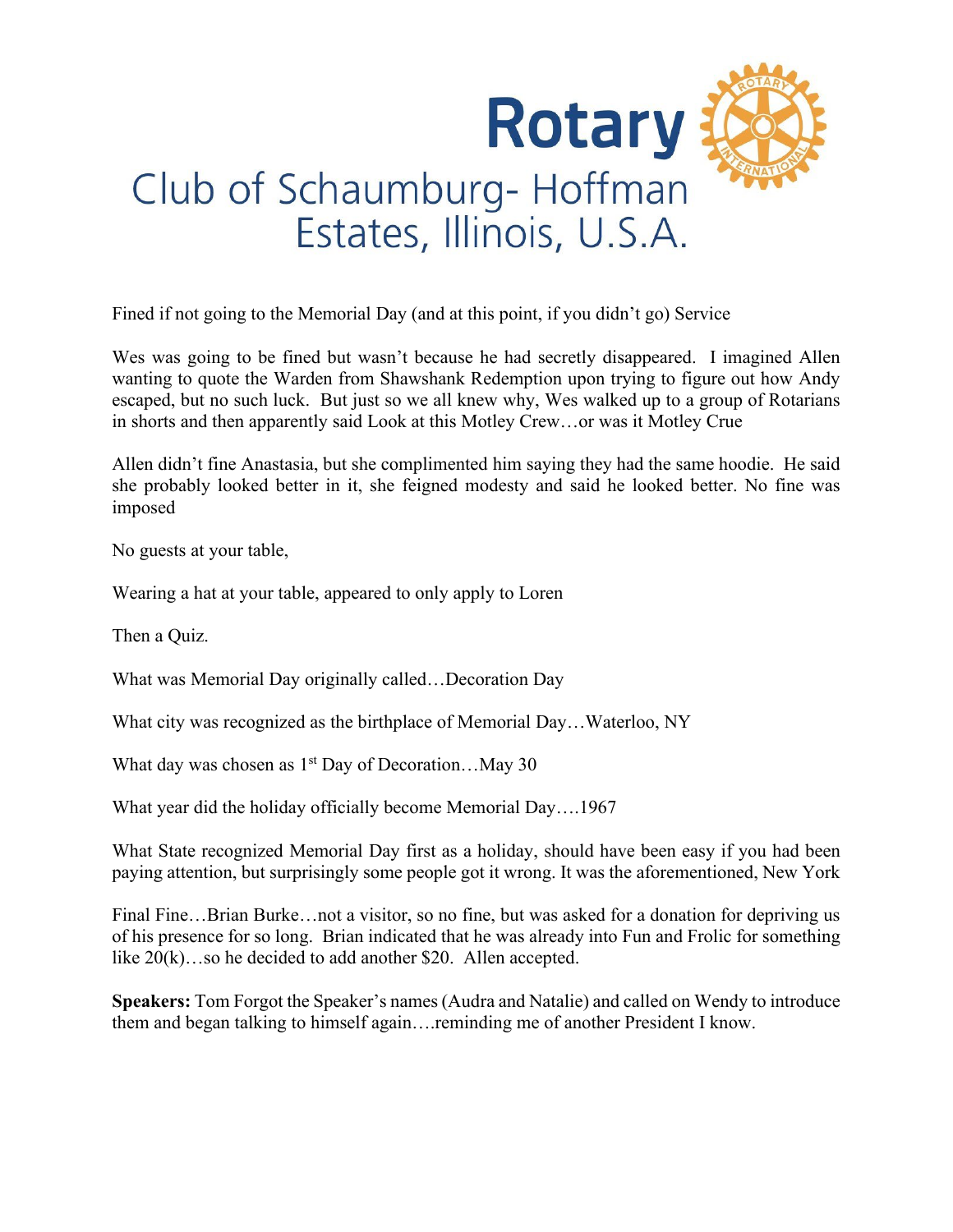

**PRESENTATION:** Audra talked about the Hoffman Estates Department of Health and Human Services. The provide therapy, counseling, immunizations, Blood Pressure testing, Health Clinics, Clinics for children and other services for families in need. Fees are determined on a sliding scale based on family size and income.

They saw an increased need for social services during the pandemic. They were able to provide mental health care to many who would not otherwise have received it during the pandemic.

They are part of the municipality and funded by Hoffman Estates

They won't turn anyone away. There is a wait list so they often have to help people find other services, but no one is turned away.

The are accredited by the American Psychiatry Association (not 100% sure on this, but its what I thought she said) The staff believes in complete health and seeks to treat people's mental and physical ailiments.

There is also a commission for people with disabilities. As well as a multicultural counseling commission

Natalie spoke about social workers. She also works at the Police Department. She works on crisis intervention. Works with victim services, mental health aspects of police criminal calls. Natalie also helps with domestic violence victims and as a victim advocate to help abused individuals obtain orders for protection.

Brian Burke asked Audra if we were prepared for a Texas style incident. Audra said they are constantly training but couldn't reveal specifics. But that plans are always be practiced for all kinds of traumatic events, not just potential school shootings.

As the presentation ended, President Tom again started talking to himself and then said he was sure we would all miss such monologues when he is gone.

President Tom indicated that we have openings for meetings this fall and encouraged Rotarians to let the board know of any ideas.

**ADJOURNED:** 1:29